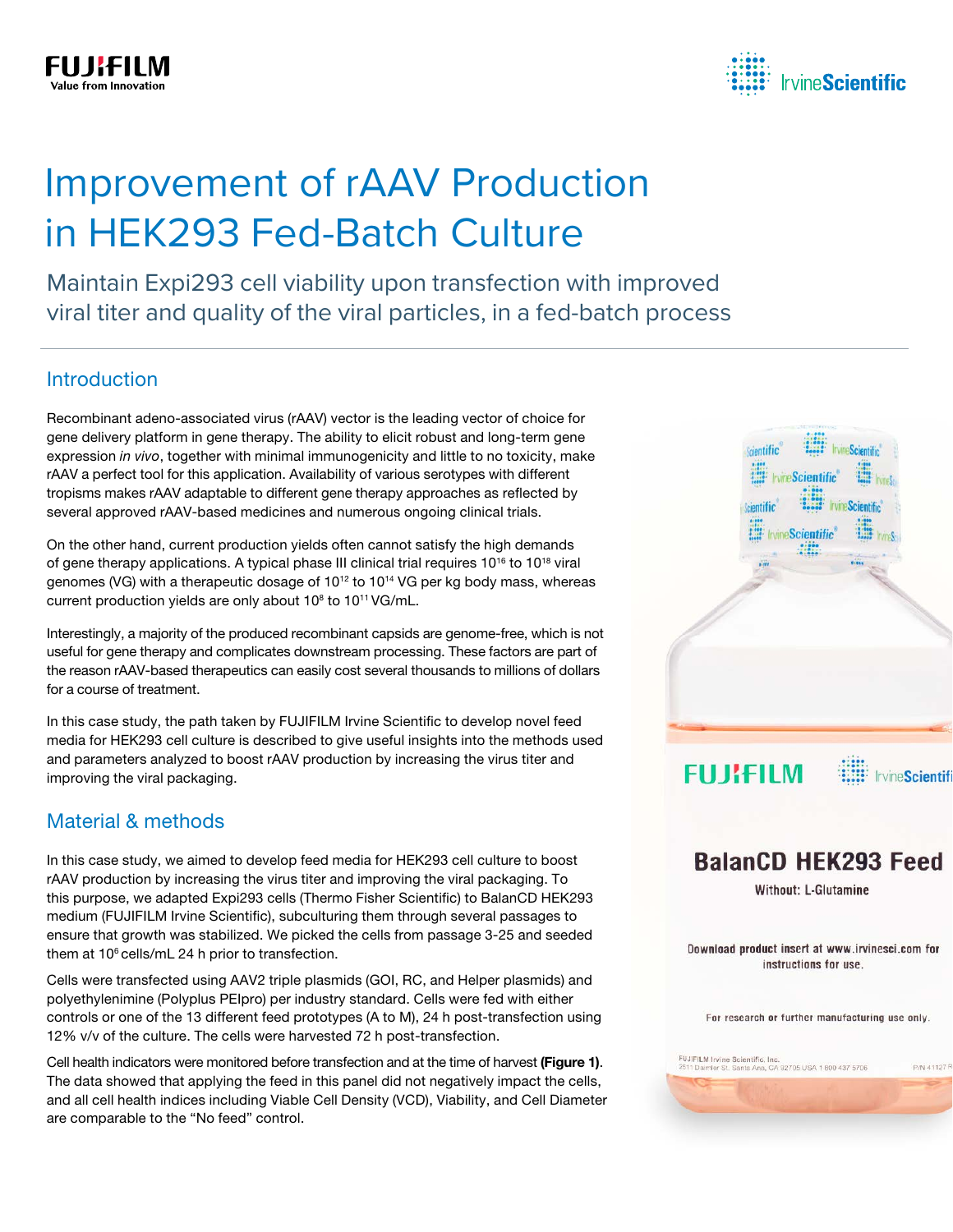**A** VCD and Viability 48 h Post-Feeding **B**

Live Cell Diameter 48 h Post-Feeding (72 h Post-Transfection)



(72 h Post-Transfection)



Figure 1. Expi293 cells were seeded at 10<sup>e</sup> cells per mL cell density in a fresh BalanCD culture. They were transfected 24 h later using the PEIpro method utilizing 1.5 µg DNA/mL and DNA:PEI 1:2. The cultures were split into 16 wells in a 24-deepwell plate and fed using either PBS, no feed, or BalanCD HEK293 (BCD, FUJIFILM Irvine Scientific) as controls or one of 13 prototypes (A-M) at 12% v/v at 24 h post transfection. (A) VCD and viability were recorded at time of harvest as well as (B) cell diameter, indicating that all of the feed media support cell health parameters for the duration of cell culture upon production of AAV2.

# Top-performing media enhances AAV2 titer and improves packaging efficiency

VG titer was measured using AAV real-time PCR titration kit (Takara Bio) and capsid titer was measured using Progen AAV2 titration ELISA kit (Figure 2). The data showed different levels of improvement in VG and capsid titer across the prototypes. The highest VG and capsid titer were achieved by Feed J (4.72 X 109 VG/mL), enhancing the AAV2 titer approximately 10-fold compared to the "No feed" control. Feed I also effected an improvement, achieving 7.53 X 10<sup>10</sup> capsid/mL.

Enhancing capsid production without improving the packaging produces only flimsy, empty capsids. Critically, a successful virus feed will help to improve viral packaging, or in other words, the VG/capsid ratio. Figure 3 illustrates the packaging efficiency as measured by the VG/capsid ratio using prototypes A-J.

In this case, Feed A produced the best results, achieving a virus packaging efficiency of 32.77%, followed by Feed B (28.9%), and Feed J (21.81%).

Top feed performers were ascertained by ranking the prototypes based on highest to lowest VG titer, VG/capsid ratio, and adding the ranks. Then, the prototype media were sorted from lowest score to highest (Figure 4). From a performance point of view, it is evident that Feed J not only improved VG titer by a log (10 times) but also improved the capsid production about 6-fold, and as a result improved the VG/capsid ratio 1.67-fold. Although Feed A resulted in higher packaging efficiency (2.51-fold improvement), VG titer was enhanced to a much lower level (only 1.55-fold) and capsid production was decreased.



#### AAV2 Capsid and Viral Genome (VG) Titer per mL

Figure 2. Cell extraction was carried out using three cycles of freeze-thaw. Extract was clarified by centrifugation and treated with DNase and lysis buffer according to Takara Bio AAV real-time PCR kit instruction prior to qPCR. Green bars indicate the VG titer per mL of the culture whereas the blue bars indicate the capsid titer per mL measured by Progen AAV2 titration ELISA kit. Feed J is the leading performer and enhances the AAV2 titer approx. 10-fold compared to the "No feed" control.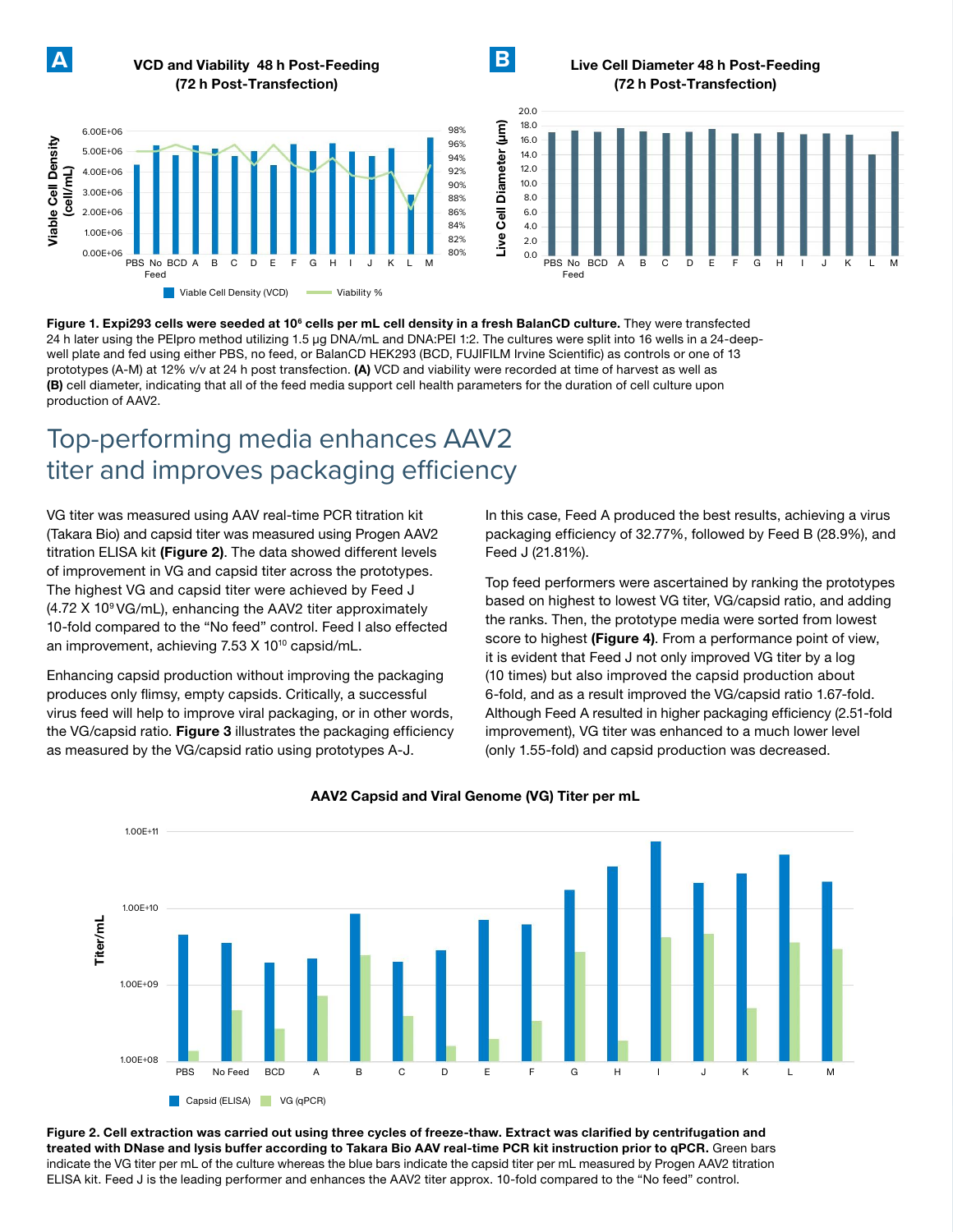Figure 3. Viral genome per capsid ratio; an indication of viral packaging efficiency. Feed A packaging efficiency is about 33% followed by Feed B (approx. 29%) and Feed J (approx. 22%).



VG/Capsid Ratio

#### Selection of the Top-Performing Media Prototypes



Figure 4. Top-performing media were identified factoring the VG titer and VG per capsid ratio. Feed J enhances AAV production by approximately one log (10X) while improving viral packaging (1.67X). Feed A achieved the most efficient packaging compared to the other prototypes.

# Lead candidate optimization to increase stability in liquid form

Verification of the VG titer improvement was accomplished in 30 mL shake flask scale (Figure 5). An approximate 10-fold increase of AAV2 titer was observed for Feed J compared to the "No feed" control.

Notwithstanding the promising results with regard to VG titer and capsid production, Feed J had an unfortunate tendency to precipitate at 4-5 weeks post-hydration of the powder. In order to investigate the root cause of this issue, we analyzed the precipitate using HPLC and identified the compounds present in the pellet. About 73% of Compound 1 precipitated whereas the other components such as 2, 3, and 4 were negligible (<0.1%, Figure 6). Compound 1 was titrated and analyzed in a media optimization experiment. This experiment showed that removal of compound 1 from Feed J does not impair cell growth (data not shown) and improves the VG titer (Figure 7).



Figure 5. Verification experiment in 30 mL shake flask; AAV2 (VG) titer improved about 10-fold upon applying Feed J comparing to "No feed" control.